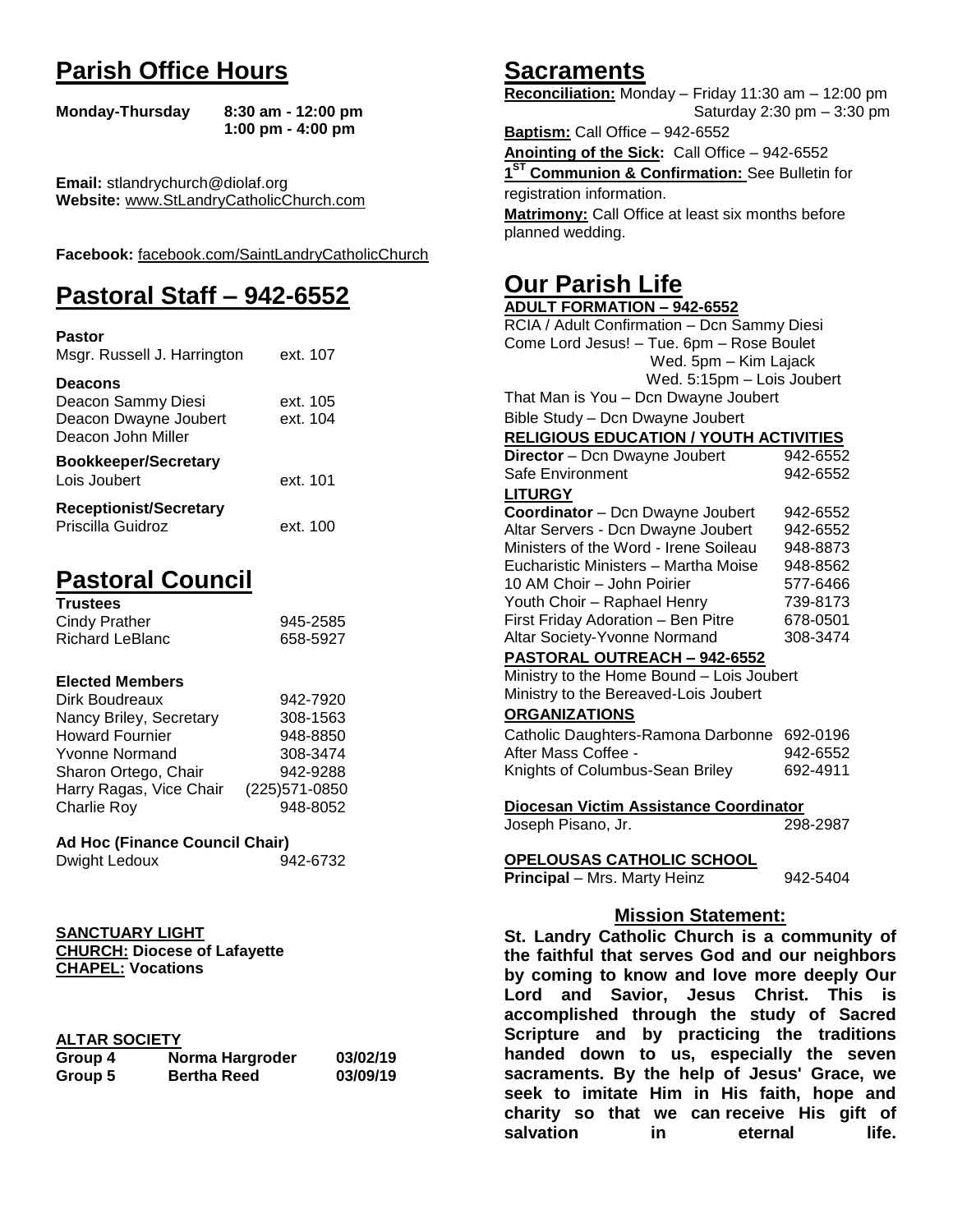# *From the desk of Msgr. Harrington:*  **Pastoral Reflection #28**

Jesus healed the sick. Do you suppose that every time He touched a person in their illness, in their brokenness, He walked away with a part of their malady now integrated into His very body? When He healed a blind person was His own sight impaired? When He moved the lame to dance did His own legs begin to falter and weaken? Did leprous scales appear on His hands and arms when He freed someone from leprosy? Did a part of Him die when He brought back others from the darkness of death? Was Jesus so entrenched in the human experience that He brought the fragmented onto and into Himself for a moment before the Father brought Him back to wholeness?

When others wept did He weep? When others were wracked with pain did He secretly cry out in agony when He made the pain His own? When the isolation of the disease and illness of others became His did He wander in the realm of aloneness until He found His way back to belonging?

Sickness pulls us away from belonging. It can become the central focus of our lives. It can push us into a place that has no room for others to interfere with our pain, our anxiety, our sorrow, our grief. That is one of the reasons Jesus healed. He did not need to prove His divinity by performing healing miracles to win over the crowds. He did not bring people to wholeness to entertain others or convince Himself of His powers. He healed people to bring them back to belonging.

This wondrous sense of belonging is why the church echoes Jesus' healing ministry with the Sacrament of the Anointing of the Sick and the Elderly. It is a healing sacrament, instituted by Christ that is to counteract the isolation that threatens the child of God due to illness or the weariness of age. It is the healing sacrament that reminds us of the dignity and integrity of all human life that should not be cast aside because of infirmity or incompleteness but should be celebrated within the fullness of the community of believers. A person experiencing the vulnerability of mortality is not to be approached as 'lesser than' but precious to the texture of the whole. Our pilgrim journey together cannot simply abandon those weakened by age or illness because our journey of faith loses its authenticity. We are on this journey together, we belong together, we celebrate the life of God together.

When a priest anoints a person in his/her illness or before a hospital visit or even as death hovers he becomes the conduit of the grace of God to call the person to the belonging. Illness or death is not to bring isolation and abandonment because the person belongs to something greater, Someone greater. The person belongs to the pilgrim community and to God – there is no isolation.

Theologically, that is why the church moved from the notion of the last rites or Extreme Unction to the Sacrament of the Sick and the Elderly; to emphasize the healing that takes place in the celebration of this sacrament of belonging. It is a sacrament of healing.

The words of the sacrament are beautiful: "Through this holy anointing may the Lord in His love and mercy help you with the grace of the Holy Spirit. May the Lord who frees you from sin save you and raise you up." That is our common prayer; to be raised up, to be re-membered as a viable part of the community of the faithful, to be remembered before God. That is belonging.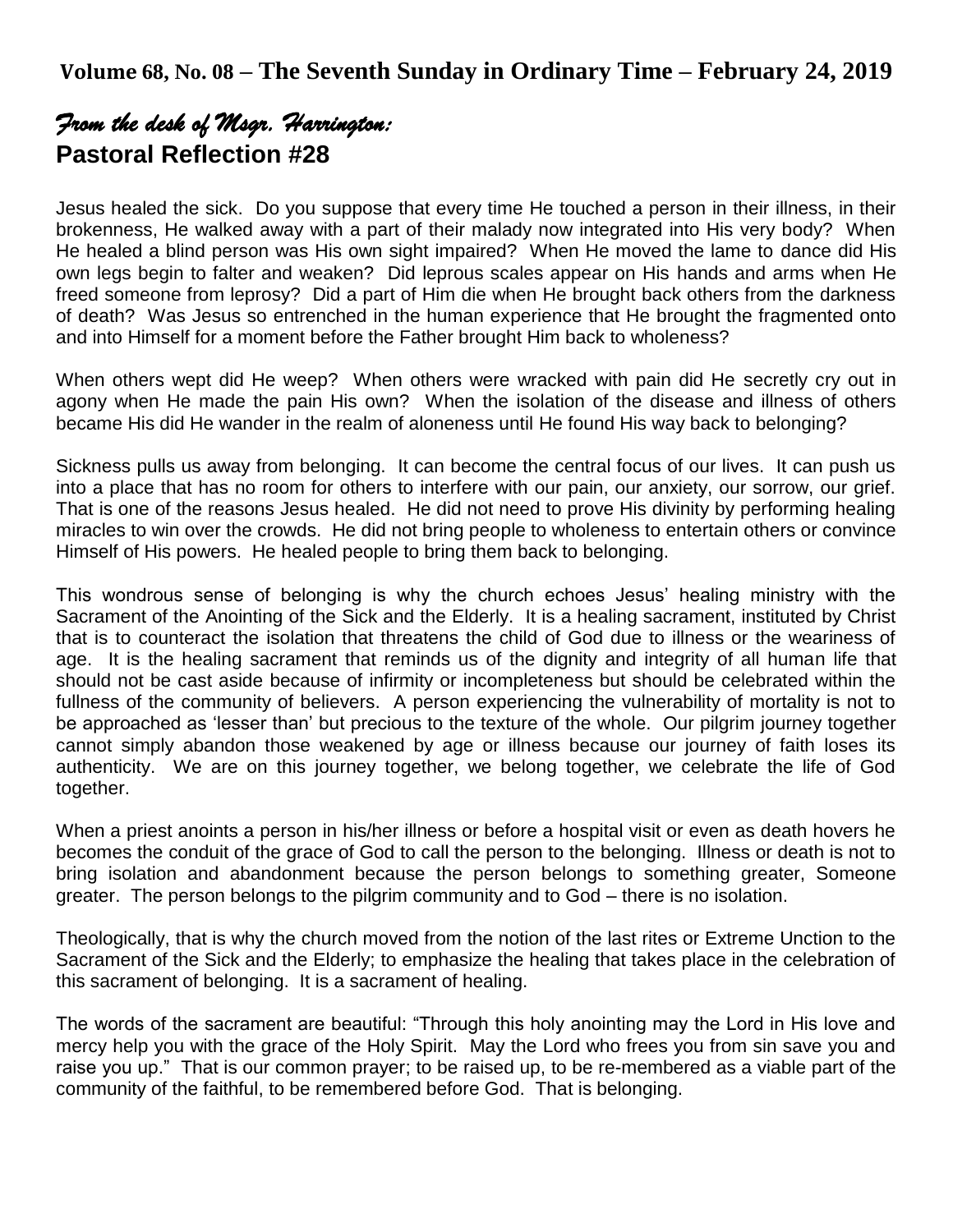# **POPE FRANCIS' INTENTIONS –**

**February - Universal:** For a generous welcome of the victims of human trafficking, of enforced prostitution, and of violence.

# **OFFERTORY COLLECTIONS –**

#### **February 17, 2019**

| <b>REGULAR</b>                         | \$7242.28 |
|----------------------------------------|-----------|
| <b>GOAL</b>                            | \$9000.00 |
| Maintenance & Repair Fund              | \$10.00   |
| Poor / Needy                           | \$310.00  |
| <b>OCS Foundation</b>                  | \$794.27  |
| $\pi$ , $\alpha$ , $\alpha$ , $\alpha$ |           |

Thank You for Your Generosity!

#### **Second Collection**

**02/24/19** – Black & Indian Missions **03/03/19 –** Maintenance & Repair Fund

#### **REMINDERS FOR THE WEEK**

| Sun. - 02/24<br>3:30 <sub>pm</sub>                                         | NO Confirmation Class                                                    |
|----------------------------------------------------------------------------|--------------------------------------------------------------------------|
| Mon. - 02/25<br>5:45pm                                                     | Rosary @ Lafleur Monument                                                |
| Tue. - 02/26<br>6:00pm                                                     | Come, Lord Jesus!                                                        |
| Wed. - 02/27<br>6:00am<br>9:10am<br>5:00pm<br>5:15pm                       | <b>TMIY</b><br><b>OCS Mass</b><br>Come, Lord Jesus!<br>Come, Lord Jesus! |
| Thu. - 02/28                                                               |                                                                          |
| Fri. - 03/01 – Office Closed<br>1 <sup>st</sup> Friday Adoration<br>7:00am |                                                                          |
| Sat. - 03/02                                                               |                                                                          |

| 7:30am | <b>Benediction</b> |
|--------|--------------------|
| 8:00am | Mass in Church     |

# **ARE YOU A REGISTERED PARISHIONER?**

**Please don't take for granted that you are registered in the parish just because you attend Mass here. Census Forms are available at the back of church or by calling or coming by the office during business hours.**

## **READINGS FOR FAITH SHARING The Seventh Sunday in Ordinary Time**

| 1 Samuel 26:2, 7-9 | David and Saul               |
|--------------------|------------------------------|
| 12-13, 22-23       |                              |
| Psalm 103          | "The Lord is kind and        |
| merciful."         |                              |
| 1 Cor 15:45-49     | We shall bear the image of   |
| the heavenly one.  |                              |
| Luke 6:27-38       | The measure with which you   |
| measure            |                              |
|                    | Will be measured out to you. |

In today's Gospel, Jesus instructs his disciples to love their enemies, to be merciful, to do good even to those who do not do so in return. Today's first reading dramatized these lessons. Given the opportunity to kill Saul, David spares his life even though Saul had tried to kill him when he had the chance. "The Lord is kind and merciful,' we sing in the psalm. We are called to be as well.

# **PRAY FOR OUR SEMINARIANS**

| -Cade LeBlanc    | St. Thomas More, Eunice   |
|------------------|---------------------------|
| -Matthew Pitre   | St. Thomas More, Eunice   |
| -Michael Vidrine | St. John, Melville        |
| -Trey Fontenot   | Sacred Heart of Jesus, VP |

Father, in your plan for our salvation you provide shepherds for your people. Fill your Church with the spirit of courage and love. AMEN.

# **PRAY FOR A PRIEST EACH DAY**

| <b>Sunday, 02/24</b> | <b>Fr. David Rozas</b>               |
|----------------------|--------------------------------------|
| <b>Monday, 02/25</b> | Fr. William Ruskoski                 |
| Tuesday, 02/26       | <b>Fr. Michael Russo</b>             |
| Wednesday, 02/27     | <b>Fr. Francois Sainte-Marie MIC</b> |
| Thursday, 02/28      | <b>Fr. Garrett Savoie</b>            |
| <b>Friday, 03/01</b> | <b>Pope Francis</b>                  |
| Saturday, 03/02      | <b>Pope Emeritus Benedict, XVI</b>   |

Eternal Father, we lift up to You, these and all the priests of the world. Sanctify them. Heal and guide them. Mold them into the likeness of Your Son Jesus, the Eternal High Priest. May their lives be pleasing to You. In Jesus' name we pray. AMEN

# **AFTER MASS SOCIALS**

**Each Sunday, following the 8am and 10am Masses we gather in the South Sacristy of the church for coffee & donuts and FELLOWSHIP! Everyone is welcome! Please use the outside entrance near the southeast corner of the church. Please do not enter through the sanctuary.**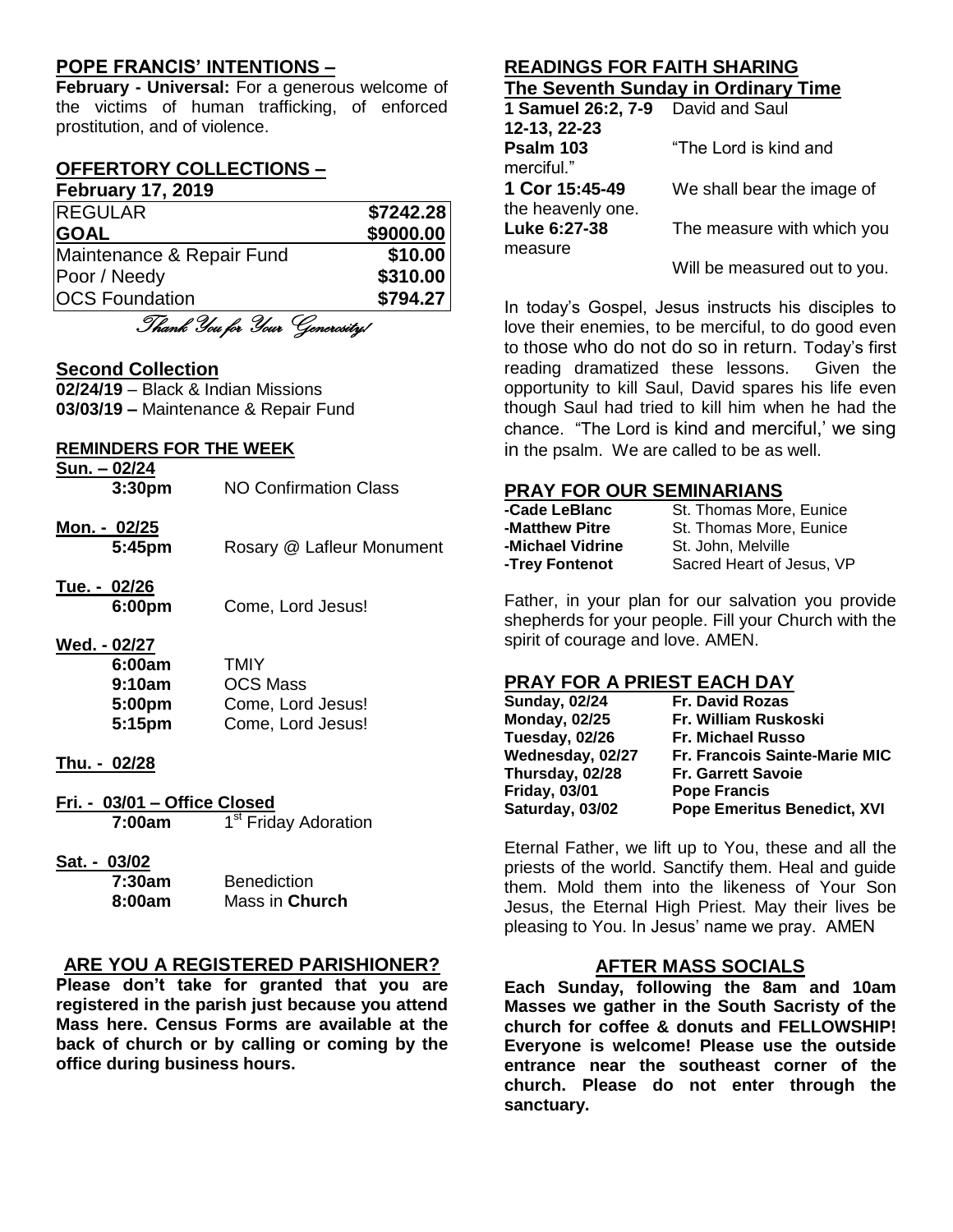# **MASS INTENTIONS**

## **Saturday, February 23**

**4:00pm** Patrick Murray Labbe; Carolyn M. Bertrand; Barbara Burleigh Thibodeaux; The family of Wm. & Dorothy Hatch; The family of Charles & Mercedes H. Going; Wayne, Jeanette & Jonathan Lalonde; Norris Leger, Toby & Winnie Lalonde & Family; Julius & Rita M. Lambert; Nita & J. Y. Bordelon Sr.; Rev. Joseph C. DeLuca; Junior, Loretta & Stephen Hargroder; Madelyn McKinney; Shelton Daigle and Carrie Soileau; The Sick & Dying; J.C., Bernice, Cyril James Diesi II & Peyton Cornette; Janette Sylvester; Leonard Stevens, Sr.; Come Lord Jesus Groups; Souls in Purgatory; Leonce Lalonde Jr.; Nola Guidroz

#### **Sunday, February 24**

**08:00am** Bernel , Arthur & Eva Fontenot; Youle, Therese & John Ray Fontenot and Martin J. St. Amand; Wilma Guillory; Murphy Allen Lanclos, Sr.; Special Intention; Verna Burleigh (BD); M/M John, John Jr., Jacob & Michael FaKouri

**10:00am** Mona Marks; M/M Emillian Bodin & Joyce Lagrange; M/M Lee Martin, Jon Martin & Loray Martin Bertrand & Rita Darby; Richard Bordelon; Malcolm "Slick" & Margaret Martin; Nita & J. Y. Bordelon Sr.; William & Thelma C. Lavergne; Irl White & Hazel White Hollier; Lawrence Kelly & Darius & Zetta Deville; Wilbur Vincent Reed, Jr.; The Sick & Dying; Anna Lee Dupre; Guise Tran Ho; Harriet H. Doucet; Dallas Barron, Jr.; M/M Ezra Martin & Denise Hull; Lee & Beverly Faul & Mark Capone; John Miller, Jr.; Father Joe Breaux; Orphan Souls; Anna Nguyen Thi Tan; Anna Nguyen Thi Dau; John Tran Dinh Chau; John Truong Si Can; Joyce & Baby Ortego **5:00pm** St. Landry Church Parishioners

# **Monday, February 25**

**12:05pm** Nita & J. Y. Bordelon Sr.; Lee (BD), Kristie & Vivian Artigue; Lou Rabe (BD); Wilma Guillory; Linda Artall (BD) & Family; The Sick & Dying; Murphy Allen Lanclos, Sr.

#### **Tuesday, February 26**

**12:05pm** Nita & J. Y. Bordelon Sr.; Special Intention; The Sick & Dying

#### **Wednesday, February 27**

**12:05pm** Nita & J. Y. Bordelon Sr.; Gertrude A. Marks (BD); Paula Rubin; The Sick & Dying **Thursday, February 28**

**12:05pm** Nita & J. Y. Bordelon Sr.; Harriet H. Doucet; The Sick & Dying; Oline Roberts (BD)

#### **Friday, March 01**

**12:05pm** Nita & J. Y. Bordelon Sr.; The Sick & The Dying

# **Saturday, March 02**

**08:00am** Special Intention

# **PRAYER INTENTIONS**

Dannie Ardoin, Brenda & Dennys Baird, Camden Barnard, Victoria Barron, Addi Baquet, Eric Baquet, Mona Bernard, Rada Bono, Derek Bourque, Connie Benoit, James Buford Bergeron, Paula Bienvenu, Robert Bienvenu, Marty Billeaudeau, Randy Bordelon, Ricky Bordelon, Alexandra Boudreaux, Mildred D. Boudreaux, Joan Brady, Judy Smith Briscoe, Eden Broussard, Pat Burleigh, Nico Campbell, Ronnie Collette, Liz Constantino, Betty Cormier, Leroy Darbonne, Glenda G. Darbonne, Francis "Flossie" David, Donald Dean, Angie Dejean, Rose DeKerlegand Barbara Dopson, Lee Dubuc, Wanda Dupre, Glyn Durio, Brandon Fuselier, Glenda Gaudet, Albert Going, Robert Going,Jr., Sarah Groth, Rita Guidroz, Amelia Guillory, Gabrielle Hanson & Family, Norma Hargroder, Jeanette Harville, Carol Hebert, Eva Herbert, Corrace Hollier, Rosalie Jackson, Bryan Fontenot, Linda L. Fontenot, Merci Janise, Jo Ann Jones, Leon Khan, Virgie Lanclos, Lisa Leblanc, Jenny Ledoux, Ronald Leger, Paul Leleux, Cassandra Marceaux, Malcolm Marcus, Kathy Martin, Heather E. Matt, Sidney Matt, Barbara Micheal, Marguerite Miller, Ed Moise, Taylor Morales, Glenda Moreau, Julia Ortego, Gene Paillet, Mary Paillet, Elliot Pavlovich, Keith Pavlovich, Glenda Pitre, Michelle Poulet, Butch Richard, Gerald Roy, The Keith Richard Family, Geneva Scallon, Pap Roy, Clara Smith, Elaine Soileau, Ronald Speyrer. Andrew Stelly, Audrey Stelly, Lonnie St. Cyr, Becky Sylvester, Richard Tatman, Ervin Thibodeaux, Margaret Thibodeaux, Claire R. Venable, Brett Walker, Augustine Wilson, Brad Woodel, Evelyn Wyble

**(It is diocesan policy that we must have permission from any individual that is to be placed on the list of intentions prior to their name being listed.)**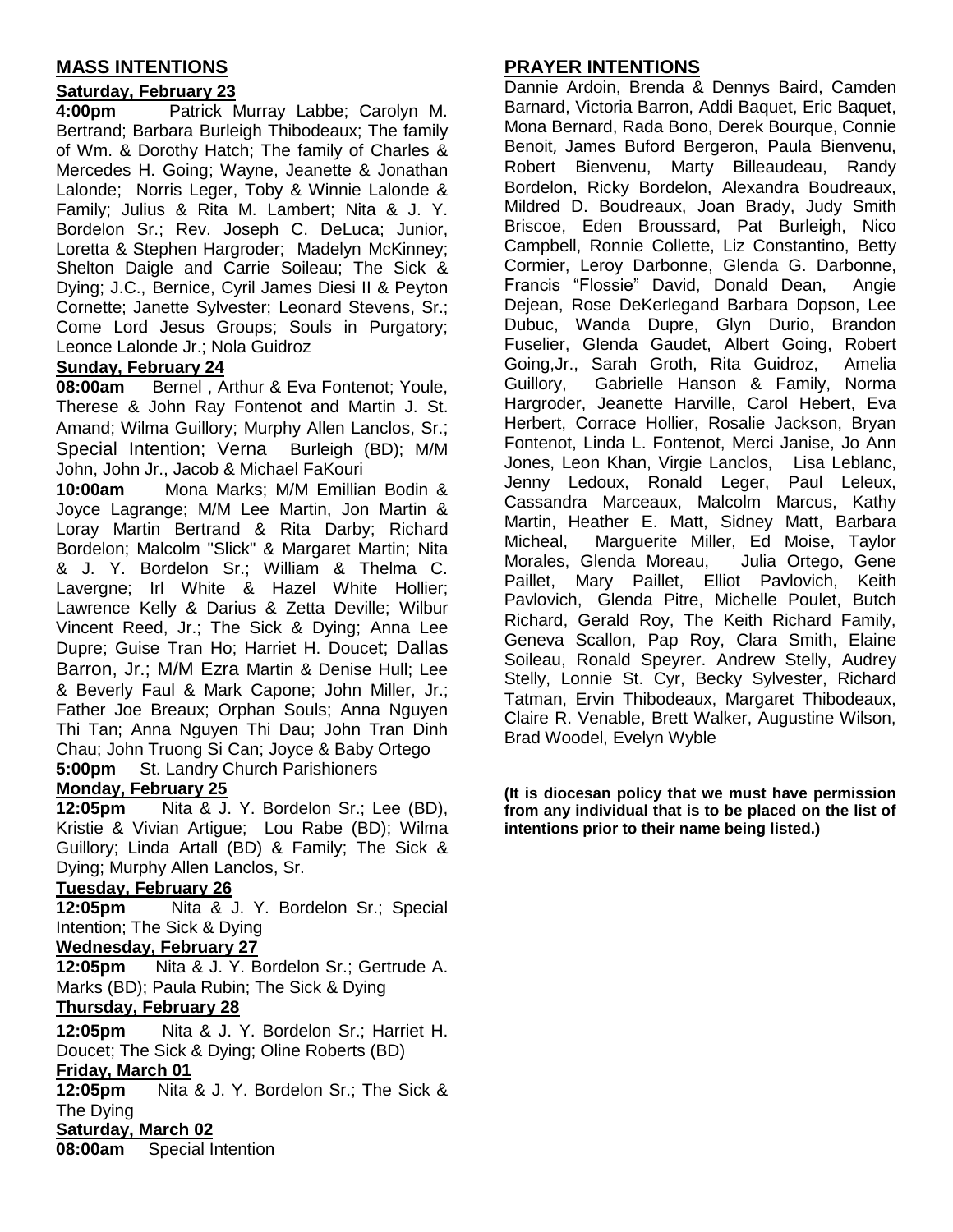## **St. Landry's NEW MAUSOLEUM**

**When the time comes, where will I be buried? Have I made plans for that? How will my loved ones know my wishes? These are questions that we will all have to answer one day. What would you do if something happened in your family tomorrow? We don't like to think about those things and much less discuss the subject, but death is inevitable. Getting your burial space ahead of time is good family planning and makes good practical sense, especially now that our church is having a new mausoleum program in our historical cemetery.**

**If you buy now, you have choices. There are four different types of doubles, four different levels, also family units. There are different options for payment as well. If you wait until later to purchase, the options will be limited. The moment you sign up you are covered. Now you have the opportunity as husband and wife, and perhaps your entire family, to do your planning together in the privacy of your own home. Taking care of these plans now is a lot easier than to do so following a death.**

**Representatives from American Cemetery Consultants, are now available to meet with you at your home or at the church office to answer questions about the mausoleum and help you to choose the option that is right for you. The number of crypts selected before construction will determine the final size of the mausoleum. Spaces are reserved on a first come basis. Anyone wanting information should either mail in the postage paid reply card from the brochure that was mailed to your home or call 337-935-3570.**

# **MEN'S RETREAT**

**The annual Opelousas Area Men's retreat at the Our Lady of the Oaks Retreat Center in Grand Coteau is scheduled for Thurs., 2/28 – Sun., 3/03. There are still slots available! Call Andrew Guidroz @ 337-351-0732.**

#### **LENTEN BIBLE STUDY**

**We will be offering a Bible Study Course on Monday mornings during Lent at 10:00. The study will focus on the Blessed Mother. If you are interested in signing up for the program please call Deacon Dwayne Joubert by 2/25. The meetings will be held in Valentin Hall.**

### **ALTAR SOCIETY**

**The Altar Society meets on the second Monday of every month at 5:15pm in Valentin Hall. We are always welcoming New Members to be a part of our mission to assist in beautifying our church for the sacred liturgies. Our next meeting will be on Monday, 03/11! For more information call Yvonne Normand @ 337-308- 3474 or Janis Courvelle @ 337-789-0971.** 

#### **ALTAR SERVERS**

**We are always looking for more young people who desire to serve our Lord in this very important ministry! All Students who have made their 1st Holy Communion through HS are invited to become servers… Parents contact Deacon Joubert for more information.**

#### **LENTEN MISSION**

**Save the Date! Our Lenten Mission will be held on the evenings of March 25th & 26th. Mass will be celebrated at 5:30pm followed by the Mission Talk by Father Brent Smith from 6:00pm to 7:00pm. More information is coming soon!**

#### **STATIONS OF THE CROSS**

**Each Friday during Lent we will have the Stations of the Cross @ 5:15pm in church. The Sations will be followed by a simple (But Delicious!) soup and bread supper in the Valentin Hall dining room. Please join us!**

#### **ASH WEDNESDAY**

**Ash Wednesday (The 1st day of Lent) is March 6 th. Mass times are as follows:**

**12:05pm and 5:30pm. Ashes will be distributed during Mass only.**

#### **MUSIC MINISTRY**

**We are always looking for new voices to enhance our ministry of liturgical music! If you feel called to share your talents in this capacity, call one of our choir directors – JP Poirior (337) 577-6466 or Rafael Henry (337) 739-8173, or call the parish office and someone will get with you!**

#### **KNIGHTS of COLUMBUS**

**The Knights of Columbus, Council #1173 meets on the second Thursday of each month. Call Sean Briley (337) 692-4911 if you are interested in joining.**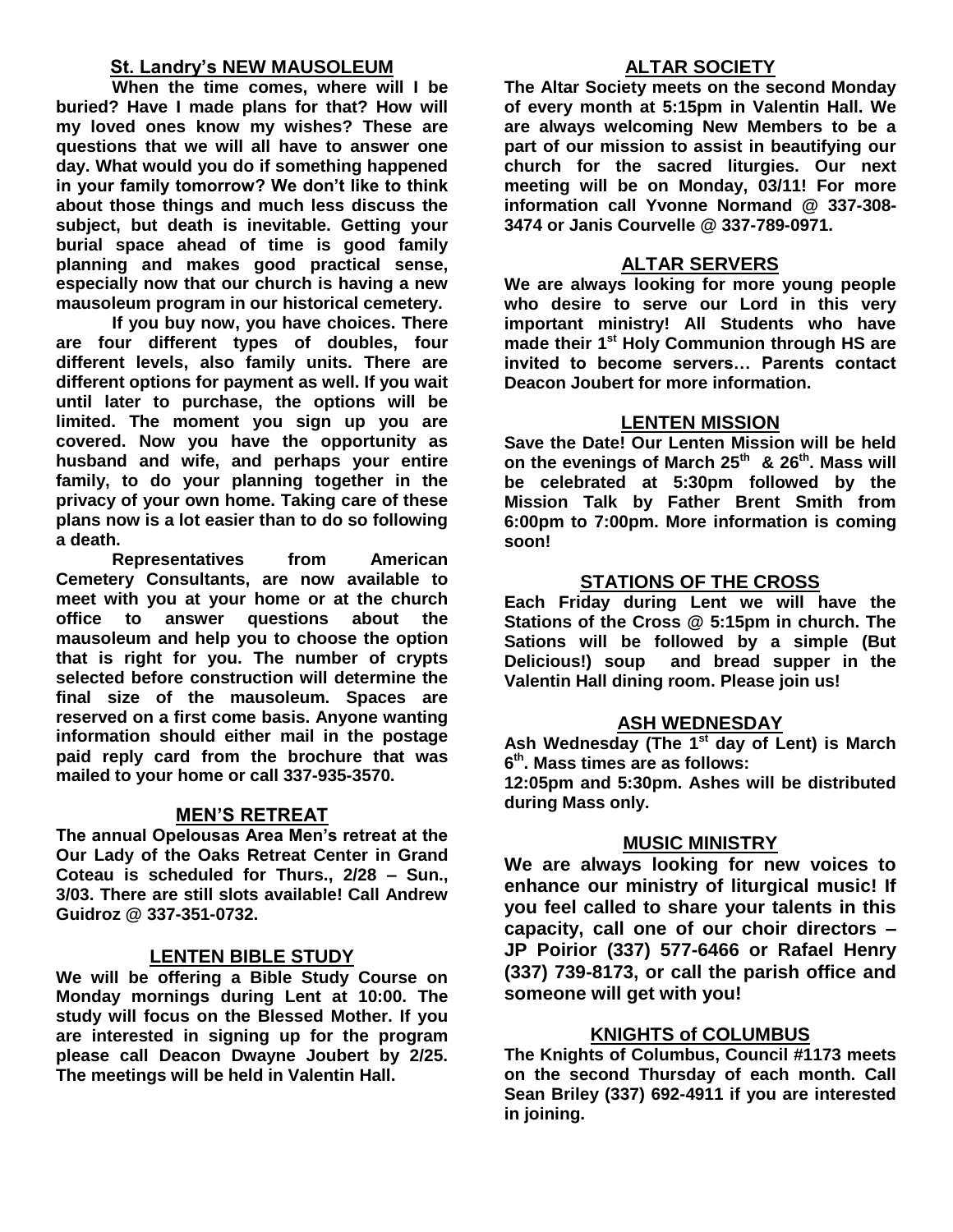# **EXTRA – ORDINARY MINISTERS**

**March 02/03 Saturday – 4:00pm Altar Servers:** Mark & Joseph Wilkes **Extra-ordinary Ministers of the Eucharist:**  Nelda & Carl Villery, Charlie, Linda Palmer, Derek Faust **Reader:** Anne Zorn **Sunday – 8:00am Altar Servers:** Leigh Labrie, Beau & Ethan Stelly **Extra-ordinary Minister of the Eucharist:** Lois Joubert, Beth Stelly, Jane Roth **Reader:** Jude Guidry **10:00am Altar Servers**: Sam Chachere, Hieu Tran **Extra-Ordinary Ministers of the Eucharist:** Paul Briley, Cynthia Guidry, Cindy Prather, Beverly Bernard **Reader:** Catherine Benson **5:00pm Altar Servers:** Sarah Ortego **Extra-ordinary Ministers of the Eucharist:** Carrol Lafleur, Glenn LeBlanc, Mercy Jannice, Jeanie Anding **Reader:** Luke Smith, Lexie Fontenot

## **OCS CORNER**

**OCS is happy to announce that our progress and compliance were complimented in the recent visit by a State Auditor and the Assistant Superintendent of Lafayette Diocesan Schools. They reviewed the progress of our writing grant that provided chrome books, carts, printers, and Activ boards for our ELA teachers in grades 4-12.** 

**Congratulations to 5th grader Mary Claire Braham for her "City-Wide First Place" award in the essay contest of the D.A.R.E. graduation ceremony! OC also takes pride in the nine high school students recently inducted into the National Honor Society: Madeline Aymond, Alex Castille, Lora Charles, Jordan Doucet, Noah LaBruyere, Morgan Nicholas, Avery Provost, Jesse Roy, and Katie Wagley.**